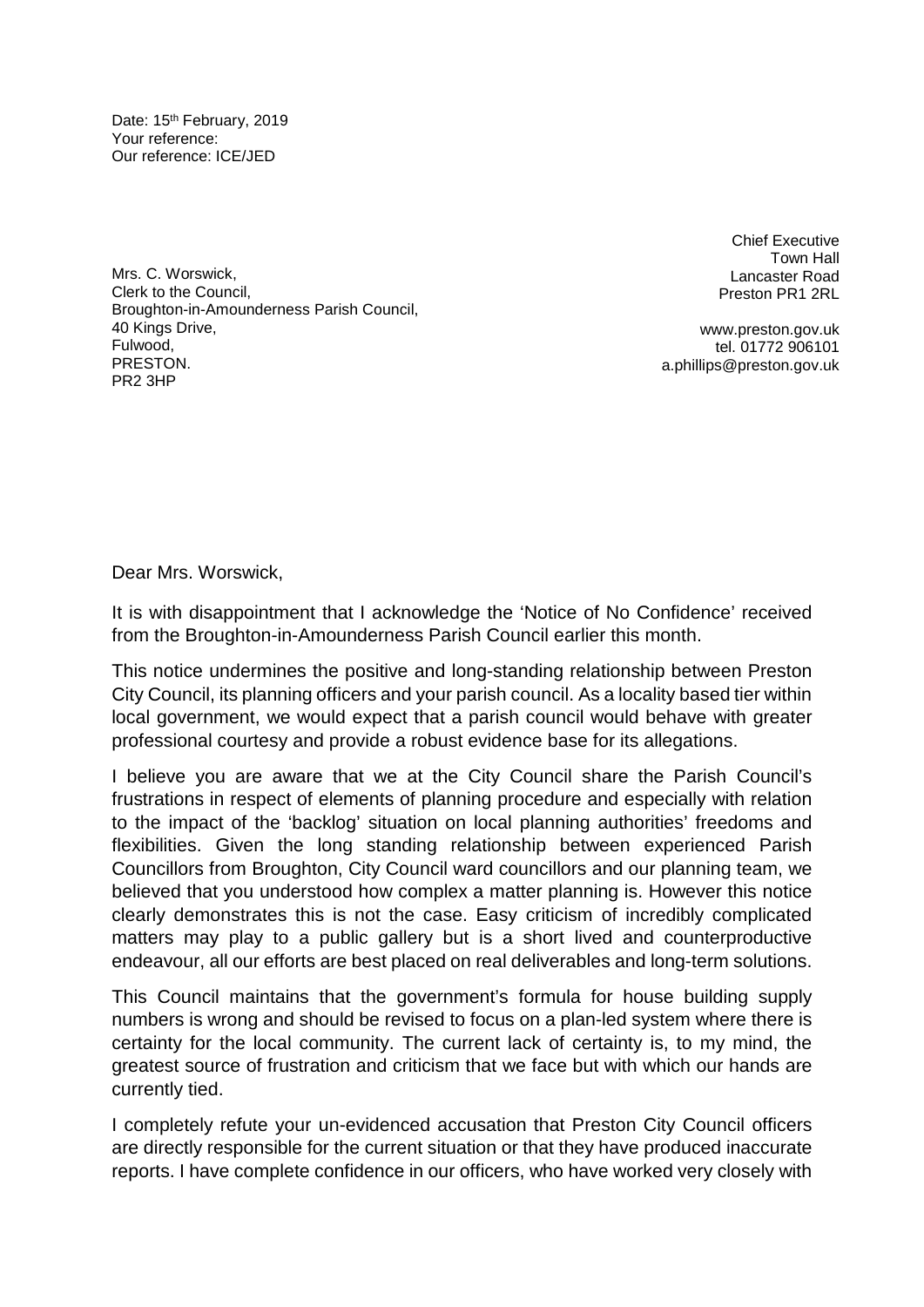the Parish Council on developing the Neighbourhood Plan, and who are highly experienced and fully qualified individuals who deliver incredibly complex work to a high standard. They provide invaluable support and technical expertise to the Planning Committee, with an extensive knowledge and understanding of the local area.

Unfortunately some developers exploit the current imbalances of the planning system to their advantage which results in disadvantages to some communities. The cost of losing an appeal can be in the tens of thousands of pounds, and Preston City Council cannot afford to be reckless with tax payers' money by risking unnecessary appeals. However where officers consider there is a defendable case for refusal which can be supported by robust evidence, we will put all our efforts into defending our position.

In relation to the Broughton Appeals in February 2018, the City Council put forward a credible and logical interpretation of the updated housing evidence published by the Central Lancashire Authorities in September 2017. Whilst it is extremely unfortunate that this interpretation of the evidence did not prevail at the Public Inquiry, it was certainly not the case that these figures were inaccurate, as asserted. Public Inquiries, by their very nature, provide a platform for opposing interpretations of issues to be presented before an independent Inspector, it is always the case that one interpretation will prevail over another.

The case of the planning application highlighted within the notice, for the land to the rear of 126A Whittingham Lane, (which was considered at the Planning Committee meeting on 10th January 2019) was highly complex. Paragraph 14 (of the 2018 Framework) was engaged in the assessment of the planning application but the assessment as a whole was further complicated by that fact that only one third of the application site conflicted with the Broughton Neighbourhood Development Plan and two thirds of the site did not conflict with the plan (as the application site straddles both Broughton and Whittingham parishes). This policy situation has not arisen in Preston before and the Framework does not provide advice or guidance for these circumstances. Therefore it is a matter for the local planning authority to decide how much weight should apply to the relevant paragraphs of the Framework.

The committee report sets out on pages 56 and 57 how the above very complicated and unprecedented situation was carefully considered. It was concluded that, given the Framework indicates two thirds of the proposed development should be approved and the very limited contribution that retaining the application site as a greenfield site would make to the openness of the countryside, the planning balance weighs in favour of approving the proposed development. The consideration of the above planning application was unique and in no way sets a national precedent to challenge neighbourhood plans.

As the Parish Council is aware, Preston City Council can currently demonstrate a 3.24 year supply of deliverable housing land, based on planning permissions and housing completions, as of April 2018. Housing land supply is constantly in a state of flux and only ever represents a snapshot in time. With our housing land supply position updated annually, this figure becomes more out of date and less reliable over the course of the 12 months. This means that the housing land supply figure is approximately nine months old and, taking into account the fact that the amount of supply only exceeds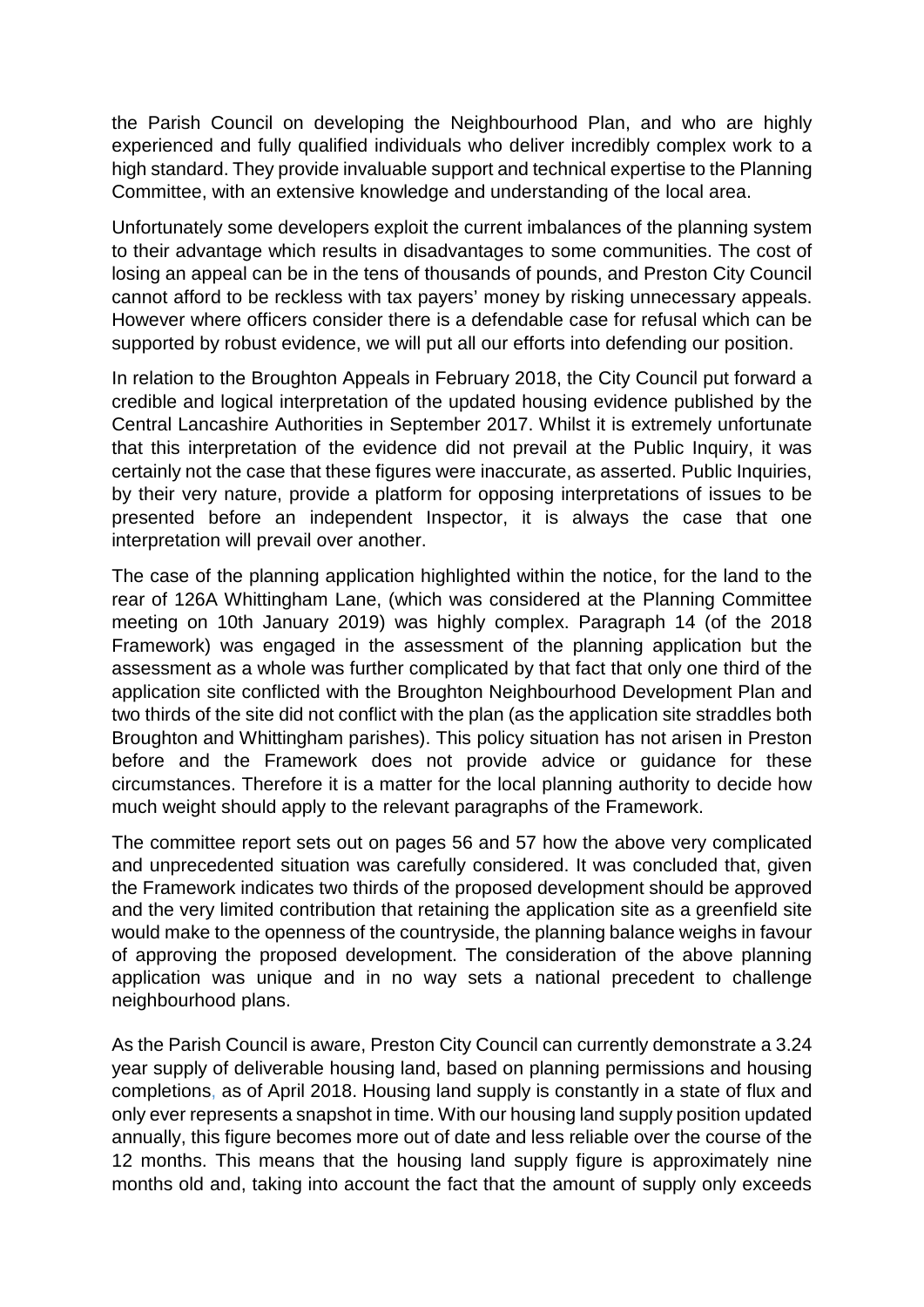the 3 year threshold set out in national policy by less than a quarter of a year, it is considered to be vulnerable to challenge. Developers are often keen to scrutinise housing land supply on a site by site basis in a public inquiry setting.

Updating our housing land supply position on a more frequent basis is regularly reviewed, but is a resource intensive task which cannot be taken lightly. The next update to the housing land supply position is currently scheduled, with a view to publishing the new information in April 2019.

The City Council was able to resist challenges to our 5 year supply for many years, despite the imbalance of the planning system and the expensive legal representation of many developers. Unfortunately, as you are aware, the most recent appeal resulted in a planning inspector concluding that Preston does not have a 5 year supply. This is based on historic house building numbers, in which a backlog is being counted against the council, despite the high number of houses currently being built or with permission to be built. All legal advice, including advice received from external Counsel, confirms officers are taking the correct approach on planning recommendations/decisions. The fact remains, in order to refuse a development, national policy dictates the need for significant adverse impact that demonstrably outweigh the benefits of development. While understandably important to residents, loss of low value agricultural land and additional traffic are not substantial enough effects according to the policy, and at times officers have to make recommendations that are unpopular with local communities.

It is alarming that the parish council continues with an un-supported assertion that the changes to National Planning Policy, published in July 2018, promote a situation whereby local authorities can independently decide on their own local housing needs. This is not the case. As my officers have sought to explain, National Planning Policy now prescribes exactly what formula local authorities must use to calculate their minimum annual local housing need figure, which must be used as a baseline to work upwards from for Government to achieve their target of 300,000 new homes delivered annually across the country by the mid-2020s.

Equally alarming is the clearly held view that the Neighbourhood Plan enforces any and all parish council objections to unwanted planning applications and ensures their refusal by Preston City Council's Planning Committee. The planning system does not work this way and our planning officers were explicit in explaining this to the parish council throughout the development of the Neighbourhood Plan. While the Neighbourhood Plan is considered throughout the determining of an application, contrary or conflicting applications can still be granted planning permission if there are material considerations which point to an alternative conclusion. This fine balance is the true nature of planning, but understandably results in some unpopular decisions.

Instead of criticising City Council officers for implementing this policy, the energy of the Parish Council would perhaps be better spent raising support from local MPs and within local networks to persuade government to make changes to national planning policy that better serve our residents. The Parish Council could also seek to provide high quality training for all its members in order that they are properly equipped with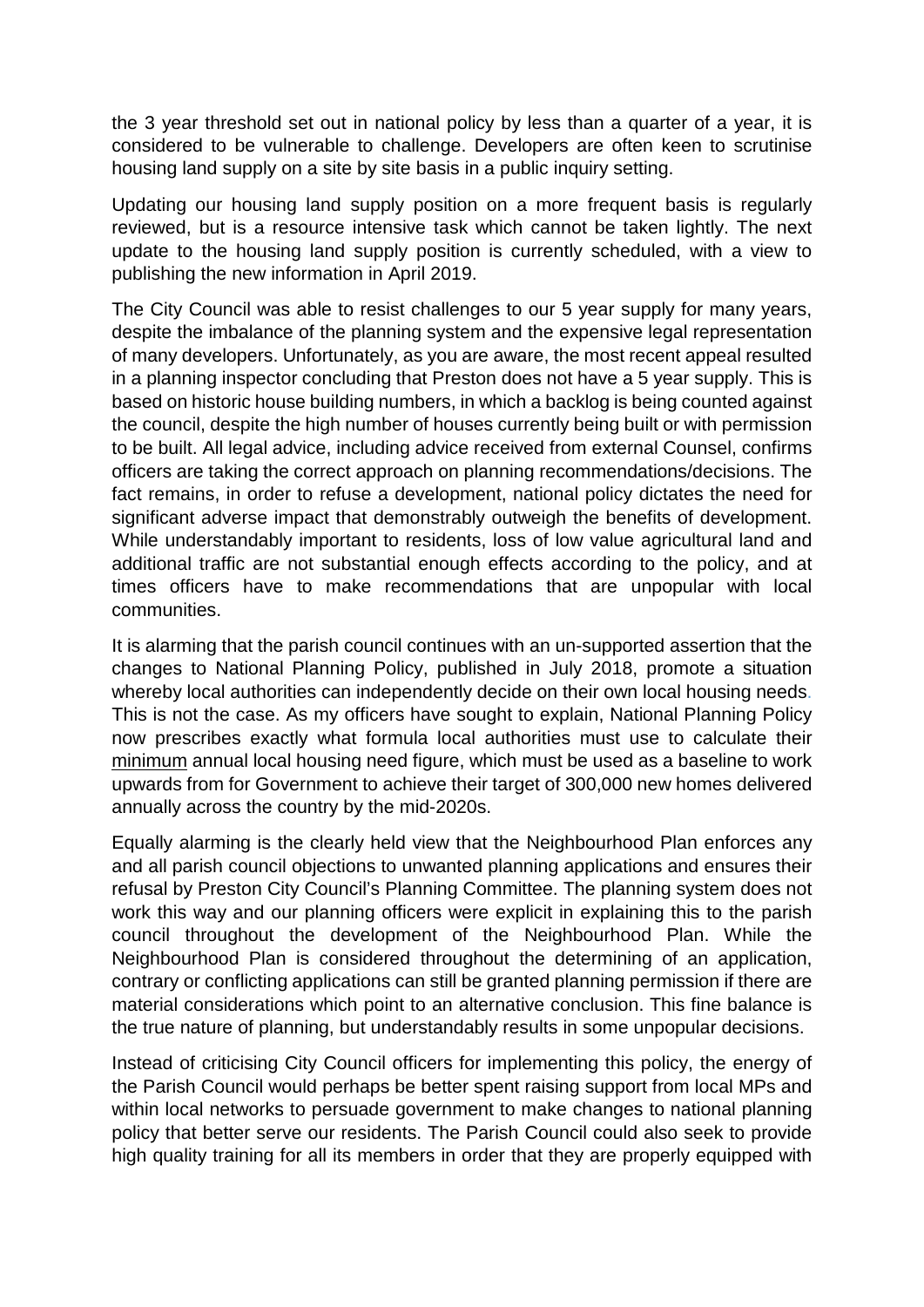the knowledge and skills to support their necessary involvement in the planning process.

I believe that the City Council and people of Preston can have every confidence in the professionalism, knowledge, experience and performance of the Council's planning team. I would ask that in future the Broughton-in-Amounderness Parish Council would treat our officers with the professional courtesy and respect they deserve, and to deal with any frustrations and concerns in a more positive and productive way.

I trust your Parish Council will reflect on the motion it passed at its meeting on 8th January 2019 and, based on the clear evidence presented by the City Council, withdraw the said motion. I believe our joint energy and resources are best used in working together for the best interests of our residents and communities. I formally request that this response is published in full on your website, alongside the notice, in order to that residents and the wider public are fully informed.

Yours sincerely,

**Mr. A.S. Phillips** Interim Chief Executive

Ccs: -

Rt Hon Ben Wallace MP County Cllr. George Wilkins Councillor Peter Moss Councillor Neil Cartwright Councillor Ron Woollam James Brokenshire MP